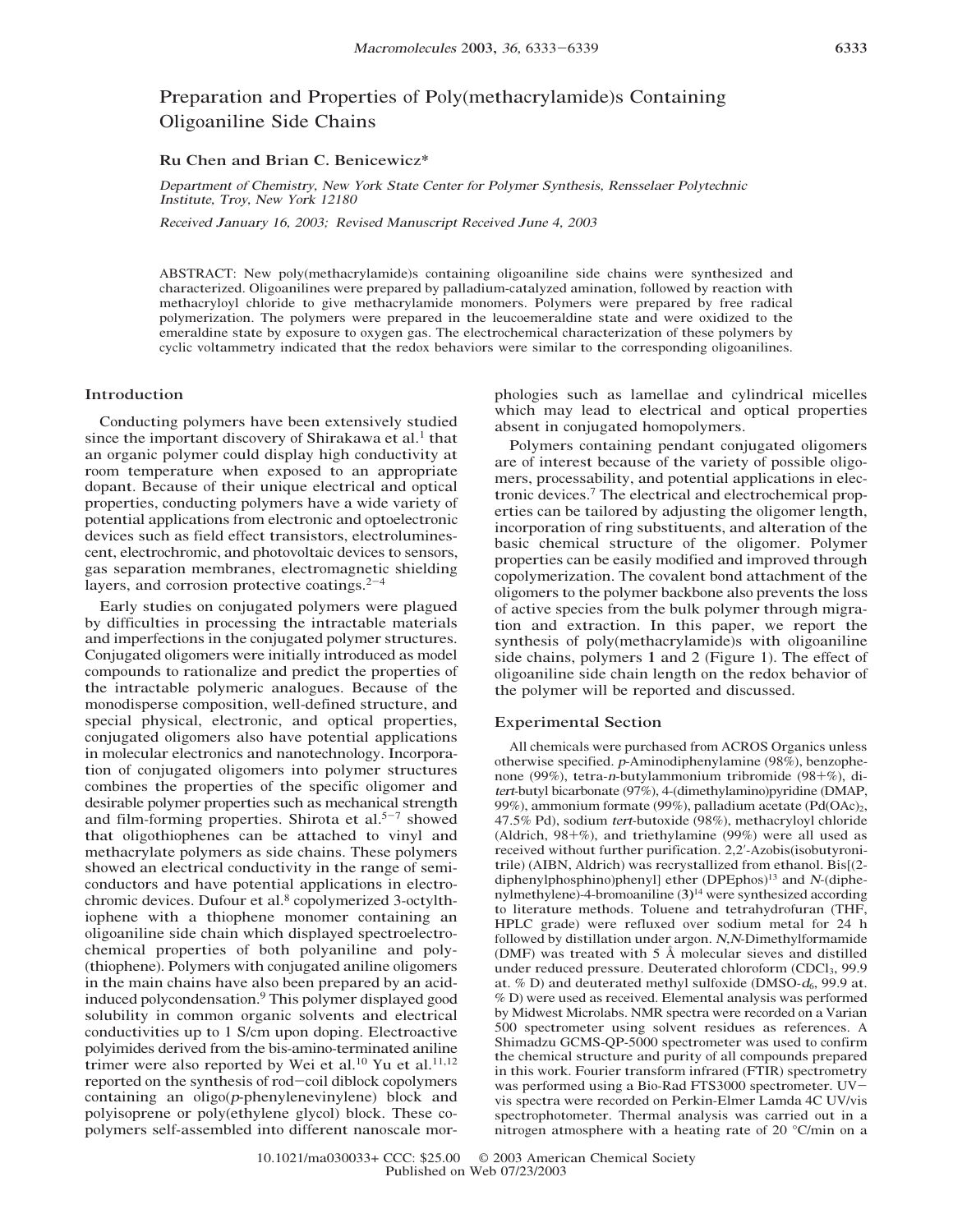

Figure 1. Chemical structures of the poly(methacrylamide)s containing oligoaniline side chains.

thermal gravimetric analysis (TGA) Perkin-Elmer 7 series instrument with Pyris software or a Mettler-Toledo DSC 822e and TGA/SDTA 851e. The molecular weight of the polymers was measured on a Waters GPC system equipped with a refractive index detector (Waters 2410) and three Styragel columns packed with 5  $\mu$ m particles (HR1: effective molecular weight 100-5000; HR3: effective molecular weight 500-30 000; HR4: effective molecular weight 5000-500 000) using THF as the eluent at a flow rate of 0.3 mL/min. The column temperature was set at 30 °C. Molecular weights were reported relative to polystyrene standards. Cyclic voltammetry was conducted on a Zahner IM6e electrochemical workstation with a three-electrode electrochemical cell using SCE and Pt wire as the reference and counter electrodes, respectively. The working electrode was prepared by casting the polymer as a film on the surface of Pt electrode. Sulfuric acid aqueous solution (1.0 M) was used as the supporting electrolyte. The scan rate was 100 mV/s.

 $N$ -(Diphenylmethylene)- $N$ -(tert-butoxycarbonyl)- $N$ -(4-bromophenyl)-p-phenylenediamine (5). <sup>p</sup>-Aminodiphenylamine (22.32 g, 121.1 mmol) and benzophenone (20.00 g, 109.8 mmol) were dissolved in toluene (125 mL). Molecular sieves, 5 Å (30.0 g), were added to the solution. The mixture was refluxed for 48 h under a nitrogen atmosphere. The solution was decanted, and the molecular sieves were washed with ethyl ether until the filtrate was colorless. The organic solutions were combined and concentrated. The solid residue was dissolved in ethyl acetate and washed with NaOH solution (2 M) and finally brine. The organic solution was dried with anhydrous sodium sulfate and concentrated. The crude solid was recrystallized in methanol/ethyl acetate. The yellow crystals were dried in vacuo at 50 °C for 24 h. The yield of product 4 was 35.69 g (93%). Compound 4 (10.00 g, 28.72 mmol) was dissolved in dichloromethane (80 mL), and tetra<sup>n</sup>-butylammonium tribromide (15.24 g, 31.61 mmol) was added in one portion. The solution was stirred at room temperature for 1 h, and then sodium sulfite solution (22%, 50 mL) was added with stirring for 30 min, followed by the addition of sodium hydroxide solution (2 M, 25 mL). The organic phase was washed with distilled water, dried over anhydrous sodium sulfate, and concentrated. The residue was dissolved in THF (80 mL), to which di-<sup>t</sup>er<sup>t</sup>-butyl bicarbonate (7.52 g, 34.5 mmol) and 4-(dimethylamino)pyridine (0.58 g, 4.7 mmol) were added. The solution was refluxed for 24 h and concentrated. The residue was recrystallized in methanol/ethyl acetate and dried in vacuo at 50 °C for 24 h. The yield of the slightly yellow crystals was 13.28 <sup>g</sup> (88%); mp 163-165 °C. 1H NMR (500 MHz, CDCl<sub>3</sub>):  $\delta$  7.74 (d,  $J = 7.3$  Hz, 2H, Ar), 7.50-7.33 (m, 5H, Ar),  $7.31 - 7.20$  (m, 3H, Ar),  $7.11$  (dd,  $J = 7.9$ , 1.3 Hz, 2H, Ar), 7.02 (d,  $J = 8.8$  Hz, 2H, Ar), 6.94 (d,  $J = 8.5$  Hz, 2H, Ar), 6.68 (d,  $J = 8.5$  Hz, 2H, Ar), 1.39 (s, 9H,  $-OC(CH<sub>3</sub>)<sub>3</sub>$ ). <sup>13</sup>C NMR (125 MHz, CDCl3): δ 169.1, 153.7, 149.7, 142.5, 139.6, 137.9, 136.2, 131.7, 131.1, 129.7, 129.5, 128.9, 128.4, 128.1, 127.8, 127.6, 121.7, 118.3, 81.6, 28.3. IR (KBr, cm-1): 3059, 3028, 2977, 2926, 1709, 1490, 1324, 1161, 701. Anal. Calcd for C<sub>30</sub>H<sub>27</sub>-BrN2O2: C, 68.31; H, 5.16; Br, 15.15; N, 5.31. Found: C, 68.24; H, 5.07; Br, 15.14; N, 5.27.

 $N$ -(Diphenylmethylene)- $N$ -(tert-butoxycarbonyl)- $N$ -(phenyl)-p-phenylenediamine (6). <sup>C</sup>ompound 4 (24.00 g, 68.93 mmol) was dissolved in THF (200 mL). Di-<sup>t</sup>er<sup>t</sup>-butyl bicarbonate (18.00 g, 82.47 mmol) and 4-(dimethylamino) pyridine (1.26 g, 10.3 mmol) were added. The solution was refluxed for 24 h. The solvent was removed by rotary evaporation. The crude solid was recrystallized in ethyl acetate/ hexanes and dried in vacuo at 50 °C for 24 h. Product: slightly yellow needles, 29.52 g (95%); mp 154-155 °C. <sup>1</sup>H NMR (500 MHz, CDCl<sub>3</sub>):  $\delta$  7.74 (d, J = 7.1 Hz, 2H, Ar), 7.46 (t, J = 7.0 Hz, 1H, Ar), 7.40 (t,  $J = 7.6$  Hz, 2H, Ar), 7.32-7.20 (m, 5H, Ar),  $7.18 - 7.06$  (m, 5H, Ar), 6.97 (d,  $J = 8.5$  Hz, 2H, Ar), 6.67 (d,  $J = 8.3$  Hz, 2H, Ar), 1.40 (s, 9H,  $-OC(CH_3)_3$ ). <sup>13</sup>C NMR (125 MHz, CDCl3): δ 168.9, 154.0, 149.3, 143.3, 139.7, 138.5, 136.3, 131.0, 129.7, 129.5, 128.9, 128.7, 128.4, 128.1, 127.6, 126.4, 125.3, 121.6, 81.0, 28.4. IR (KBr, cm<sup>-1</sup>): 3059, 3027, 2982, 2924, 1707, 1497, 1319, 1163, 695. Anal. Calcd for C30H28N2O2: C, 80.33; H, 6.29; N, 6.25. Found: C, 80.31; H, 6.32; N, 6.26.

N-(Diphenylmethylene)-N-(tert-butoxycarbonyl)-N-[4-(N-<sup>t</sup>er<sup>t</sup>-butoxycarbonylanilino)]phenyl-p-phenylenediamine (8). Compound 6 (24.00 g, 53.50 mmol), ammonium formate (40.61 g, 644.0 mmol), and palladium on carbon (5%, 2.83 g, 1.33 mmol Pd) were charged into a round-bottomed flask and purged with argon. THF (100 mL) and methanol (250 mL) were added, and the reaction mixture was refluxed for 24 h. The solution was concentrated, and the residue was dissolved in dichloromethane, filtered through Celite, and then concentrated. The solid was ground and washed with hexanes and then filtered. The white powder was dried in vacuo at 50 °C for 24 h. Yield of product 7 was 15.00 g (98%). Compound 7 (5.00 g, 17.6 mmol), palladium acetate (69.8 mg, 0.311 mmol), and DPEphos (246.0 mg, 0.457 mmol) were charged into a flask and purged with argon. Compound 3 (4.92 g, 14.6 mmol) was added, followed by toluene (30 mL). The solution was warmed to 50 °C to aid the dissolution. Sodium <sup>t</sup>er<sup>t</sup>-butoxide (3.00 g, 31.2 mmol) was added in one portion. Additional toluene (20 mL) was added to wash the flask wall. The reaction mixture was heated to 110 °C with stirring for 24 h. The solvent was removed by rotary evaporation. The residue was dissolved in dichloromethane, washed with distilled water, and dried over anhydrous sodium sulfate and concentrated. The residue was dissolved in THF (100 mL), and di-<sup>t</sup>er<sup>t</sup>-butyl bicarbonate (4.12 g, 18.9 mmol) and 4-(dimethylamino)pyridine (0.38 g, 3.1 mmol) were added. The reaction mixture was refluxed for 24 h. The solvent was removed, and the solid was recrystallized in methanol. Product 8 was obtained as a pink solid 6.92 g (74%); mp 149-151 °C. <sup>1</sup>H NMR (500 MHz, CDCl<sub>3</sub>):  $\delta$  7.74  $(d, J = 7.3 \text{ Hz}, 2H, Ar), 7.47 \text{ (t, } J = 7.1 \text{ Hz}, 1H, Ar), 7.40 \text{ (t, } J$  $= 7.4$  Hz, 2H, Ar),  $7.33 - 7.22$  (m, 5H, Ar),  $7.21 - 7.06$  (m, 9H, Ar), 6.96 (d,  $J = 8.5$  Hz, 2H, Ar), 6.67 (d,  $J = 8.3$  Hz, 2H, Ar), 1.44 (s, 9H, -OC(CH<sub>3</sub>)<sub>3</sub>), 1.38 (s, 9H, -OC(CH<sub>3</sub>)<sub>3</sub>). <sup>13</sup>C NMR (125 MHz, CDCl3): δ 168.9, 154.0, 149.4, 143.0, 140.6, 140.0, 139.7, 138.2, 136.3, 131.0, 129.7, 129.5, 128.9, 128.4, 128.1, 127.7, 127.2, 127.0, 126.3, 125.9, 121.6, 81.4, 81.1, 28.4, 28.3. IR (KBr, cm-1): 3059, 3027, 2976, 2925, 1711, 1494, 1325, 1162, 697. Anal. Calcd for C<sub>41</sub>H<sub>41</sub>N<sub>3</sub>O<sub>4</sub>: C, 76.97; H, 6.46; N, 6.57. Found: C, 76.70; H, 6.65; N, 6.54.

 $N$ -(Methacryloyl)- $N$ -(tert-butoxycarbonyl)- $N$ -[4-(N<sup>t</sup>er<sup>t</sup>-butoxycarbonylanilino)]-p-phenylenediamine (9). Compound 8 (5.00 g, 7.82 mmol), ammonium formate (7.39 g, 117 mmol), and palladium on carbon (5%, 0.86 g, 0.40 mmol Pd) were charged into a round-bottomed flask and purged with argon. THF (100 mL) and methanol (250 mL) were added, and the reaction mixture was refluxed for 24 h. The solution was concentrated, and the residue was dissolved in dichloromethane, filtered through Celite, and concentrated. The solid was ground and washed with hexanes and then filtered. The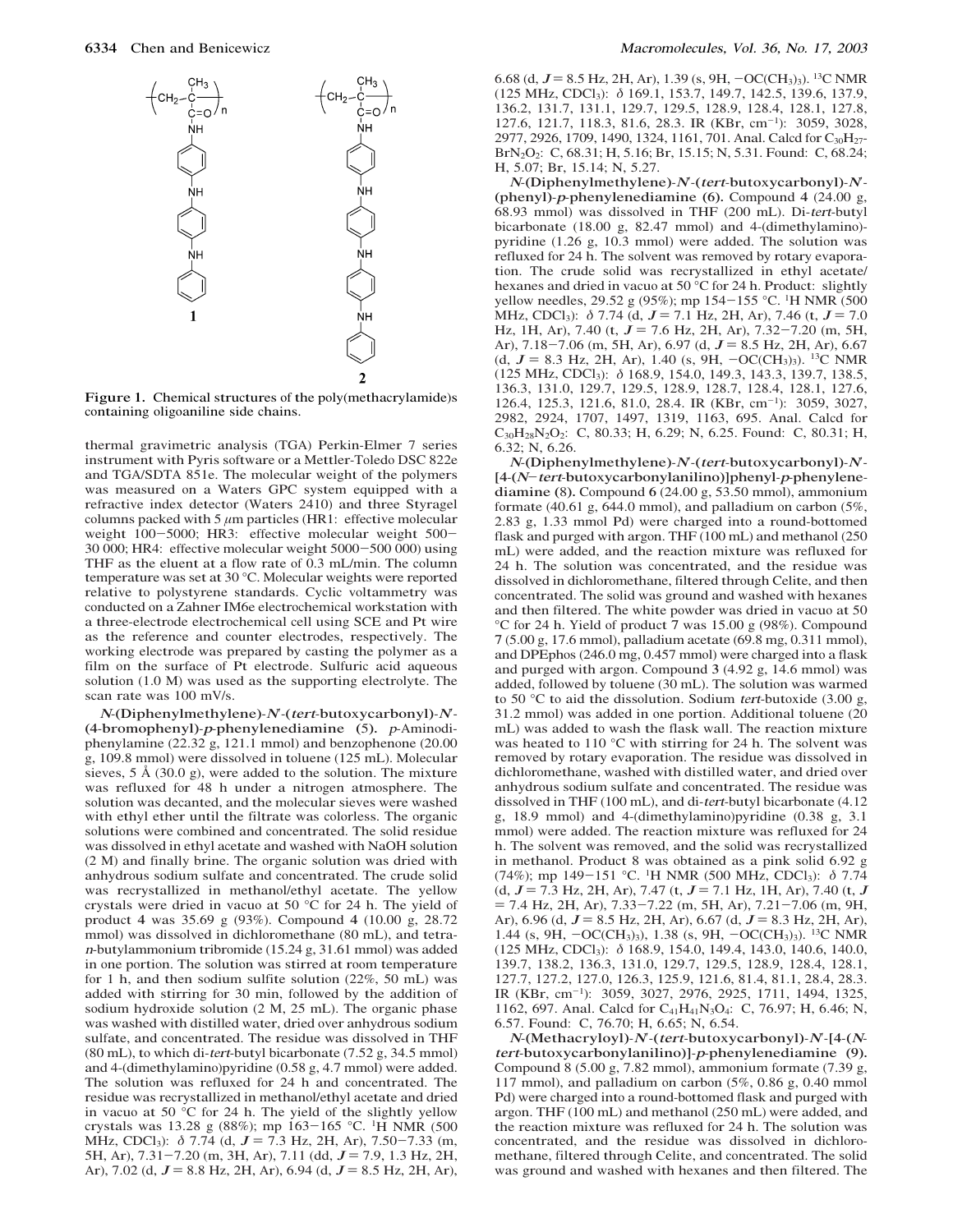

<sup>a</sup> (i) Ph<sub>2</sub>CO, toluene, reflux, 48 h; (ii)  $n-\text{Bu}_4NBr_3$ , CH<sub>2</sub>Cl<sub>2</sub>, rt, 1 h; (iii) (Boc)<sub>2</sub>O, DMAP, THF, reflux, 24 h; (iv) NH<sub>4</sub>HCO<sub>2</sub>, Pd/C, THF/MeOH, reflux, 24 h; (v) Pd(OAc)<sub>2</sub>, DPEphos, NaOt-Bu, toluene, 110 °C, 24 h; (vi) methacryloyl chloride, THF, Et<sub>3</sub>N, 0 °C, 24 h.

white powder was dried in vacuo at 50 °C for 24 h; yield 3.48 g (94%). This amine (3.00 g, 6.31 mmol) was dissolved in THF (25 mL) under a nitrogen atmosphere. Triethylamine (1.70 g, 16.8 mmol) was added, and the reaction mixture was cooled with a ice bath. Methacryloyl chloride (0.79 g, 7.6 mmol) in THF (25 mL) was added slowly into the solution. After completion, the reaction mixture was stirred at room temperature for 24 h. The precipitate was filtered off and washed with THF. The solutions were combined, and the solvent was removed with rotary evaporation. The residue was dissolved in dichloromethane, washed with HCl solution  $(1 M)$ , Na<sub>2</sub>CO<sub>3</sub> solution (1 M), and distilled water. The solution was dried with anhydrous sodium sulfate. The solvent was removed, and the residue was separated by column chromatography (silica gel, ethyl acetate/hexanes, 1:1). The product was obtained as a white powder: 2.34 g, (68%); mp 178-180 °<sup>C</sup> (decomposition). <sup>1</sup>H NMR (500 MHz, DMSO- $d_6$ ):  $\delta$  9.84 (s, 1H, -NH), 7.66 (d,  $J = 8.8$  Hz, 2H, Ar), 7.34 (t,  $J = 7.8$  Hz, 2H, Ar), 7.25-7.10 (m, 9H, Ar), 5.79 (s, 1H, cis = CH), 5.51 (s, 1H, trans = CH), 1.94 (s, 3H, =C-CH<sub>3</sub>), 1.37 (s, 18H, -OC(CH<sub>3</sub>)<sub>3</sub>). <sup>13</sup>C NMR (125 MHz, DMSO- $d_6$ ):  $\delta$  166.8, 153.0, 152.9, 142.7, 140.4, 140.0, 137.8, 137.0, 128.9, 127.4, 127.1, 127.1, 126.8, 125.9, 120.5, 120.0, 80.4, 80.4, 27.8, 27.8, 18.7. IR (KBr, cm-1): 3331, 3043, 2977, 2930, 1711, 1511, 1327, 1162, 1057. Anal. Calcd for C<sub>32</sub>H<sub>37</sub>N<sub>3</sub>O<sub>5</sub>: C, 70.70; H, 6.86; N, 7.73. Found: C, 70.90; H, 6.88; N, 7.72.

Compounds 10 and 11 were obtained by the same procedures.

Compound 10. Obtained as pink solid in 63% yield; mp 184-185 °C (decomposition). <sup>1</sup>H NMR (500 MHz, CDCl<sub>3</sub>):  $\delta$ 7.74 (d,  $J = 7.3$  Hz, 2H, Ar), 7.46 (t,  $J = 7.1$  Hz, 1H, Ar), 7.40  $(t, J = 7.4 \text{ Hz}, 2H, Ar), 7.33-7.22 \text{ (m, 5H, Ar)}, 7.21-7.06 \text{ (m, m)}$ 13H, Ar), 6.95 (d,  $J = 8.5$  Hz, 2H, Ar), 6.67 (d,  $J = 8.4$  Hz, 2H, Ar), 1.44 (s, 9H, -OC(CH<sub>3</sub>)<sub>3</sub>); 1.43 (s, 9H, -OC(CH<sub>3</sub>)<sub>3</sub>); 1.39 (s, 9H,  $-OC(CH_3)$ ). <sup>13</sup>C NMR (125 MHz, CDCl<sub>3</sub>):  $\delta$  169.5, 154.0, 143.0, 140.8, 140.6, 140.3, 139.7, 138.2, 136.3, 131.1, 129.8, 129.6, 129.0, 128.9, 128.4, 128.1, 127.7, 127.2, 126.4, 126.0, 121.6, 81.5, 81.5, 81.2, 28.4, 28.4. IR (KBr, cm-1): 3059, 3027, 2977, 2928, 1711, 1506, 1325, 1162, 698. Anal. Calcd for C<sub>52</sub>H<sub>54</sub>N<sub>4</sub>O<sub>6</sub>: C, 75.16; H, 6.55; N, 6.74. Found: C, 74.94; H, 6.63; N, 6.75.

Compound 11. Obtained as white solid in 78% yield; mp 141-143 °C. <sup>1</sup>H NMR (500 MHz, DMSO- $d_6$ ): δ 9.84 (s, 1H,  $-NH$ ), 7.66 (d,  $J = 8.8$  Hz, 2H, Ar), 7.34 (t,  $J = 7.8$  Hz, 2H, Ar), 7.25-7.10 (m, 13H, Ar), 5.81 (s, 1H, cis = CH), 5.51 (s,

1H, trans = CH), 1.95 (s, 3H, = CCH<sub>3</sub>), 1.38 (s, 27H,  $-OC$ -(CH3)3). 13C NMR (125 MHz, DMSO-<sup>d</sup>6): δ 166.8, 153.0, 152.9, 152.9, 142.6, 140.5, 140.4, 140.3, 140.0, 139.7, 137.8, 137.0, 128.9, 127.4, 127.2, 127.1, 127.1, 126.9, 125.9, 120.5, 120.0, 80.5, 80.5, 80.4, 27.8, 27.8, 27.7, 18.7. IR (KBr, cm-1): 3335, 3043, 2977, 2930, 1712, 1511, 1327, 1162, 1057. Anal. Calcd for C43H50N4O7: C, 70.28; H, 6.86; N, 7.62. Found: C, 70.32; H, 6.95; N, 7.60.

Polymerization of Compound 9. AIBN (10.0 mg,  $6.09 \times$  $10^{-2}$  mmol) was dissolved in DMF (10 mL). Compound 9 (1.00 g, 1.84 mmol) was then dissolved in 2 mL of AIBN/DMF solution. The reaction mixture was degassed by three freezepump-thaw cycles, sealed under nitrogen, and heated to 70 °C for 24 h with stirring. The polymer was precipitated from methanol/water (2:1) three times, filtered, and dried in a vacuum oven at 60 °C for 24 h. The yield was 0.65 g (65%). The GPC analysis gave  $M_n = 2.8 \times 10^4$ ,  $M_w = 5.2 \times 10^4$ , and PDI = 1.9. <sup>1</sup>H NMR (500 MHz, DMSO- $d_6$ ):  $\delta$  9.02 (s, 1H, -NH-), 7.41 (b, 2H, Ar), 7.25 (b, 2H, Ar), 7.12 (b, 9H, Ar), 1.96 (b, 2H,  $-CH_2$ ), 1.32 (b, 21H,  $-CH_3$ ). IR (KBr, cm<sup>-1</sup>): 2977, 1711, 1510, 1327, 1161, 1056, 847. Anal. Calcd for C32H37N3O5: C, 70.70; H, 6.86; N, 7.73. Found: C, 70.95; H, 6.80; N, 7.33.

Polymerization of Compound 11. AIBN (10.0 mg, 6.09  $\times$  10<sup>-2</sup>mmol) was dissolved in DMF (20 mL). Compound 11 (0.504 g, 0.686 mmol) was then dissolved in 2 mL of AIBN/ DMF solution. The reaction mixture was degassed by three freeze-pump-thaw cycles, sealed under nitrogen, and heated to 70 °C for 24 h with stirring. The polymer was precipitated from methanol/water (2:1) three times, filtered, and dried in a vacuum oven at 60 °C for 24 h. The yield was 0.38 g (76%). The GPC analysis gave  $M_n = 5.8 \times 10^3$ ,  $M_w = 1.1 \times 10^4$ , and PDI = 1.9. <sup>1</sup>H NMR (500 MHz, DMSO- $d_6$ ):  $\delta$  9.09 (s, 1H, -NH-), 7.45 (b, 2H, Ar), 7.24 (b, 2H, Ar), 7.10 (b, 13H, Ar), 1.97 (b, 2H,  $-CH_2$ ), 1.31 (b, 30H,  $-CH_3$ ). IR (KBr, cm<sup>-1</sup>): 2977, 1712, 1510, 1326, 1161, 1055, 847. Anal. Calcd for C43H50N4O7: C, 70.28; H, 6.86; N, 7.62. Found: C, 69.91; H, 6.94; N, 7.60.

#### Results and Discussion

Oligomer and Monomer Synthesis. Several methods have been used for the preparation of oligoanilines. Honzl et al.15 prepared aniline oligomers by the reaction of diethyl succinoylsuccinate and aromatic amines,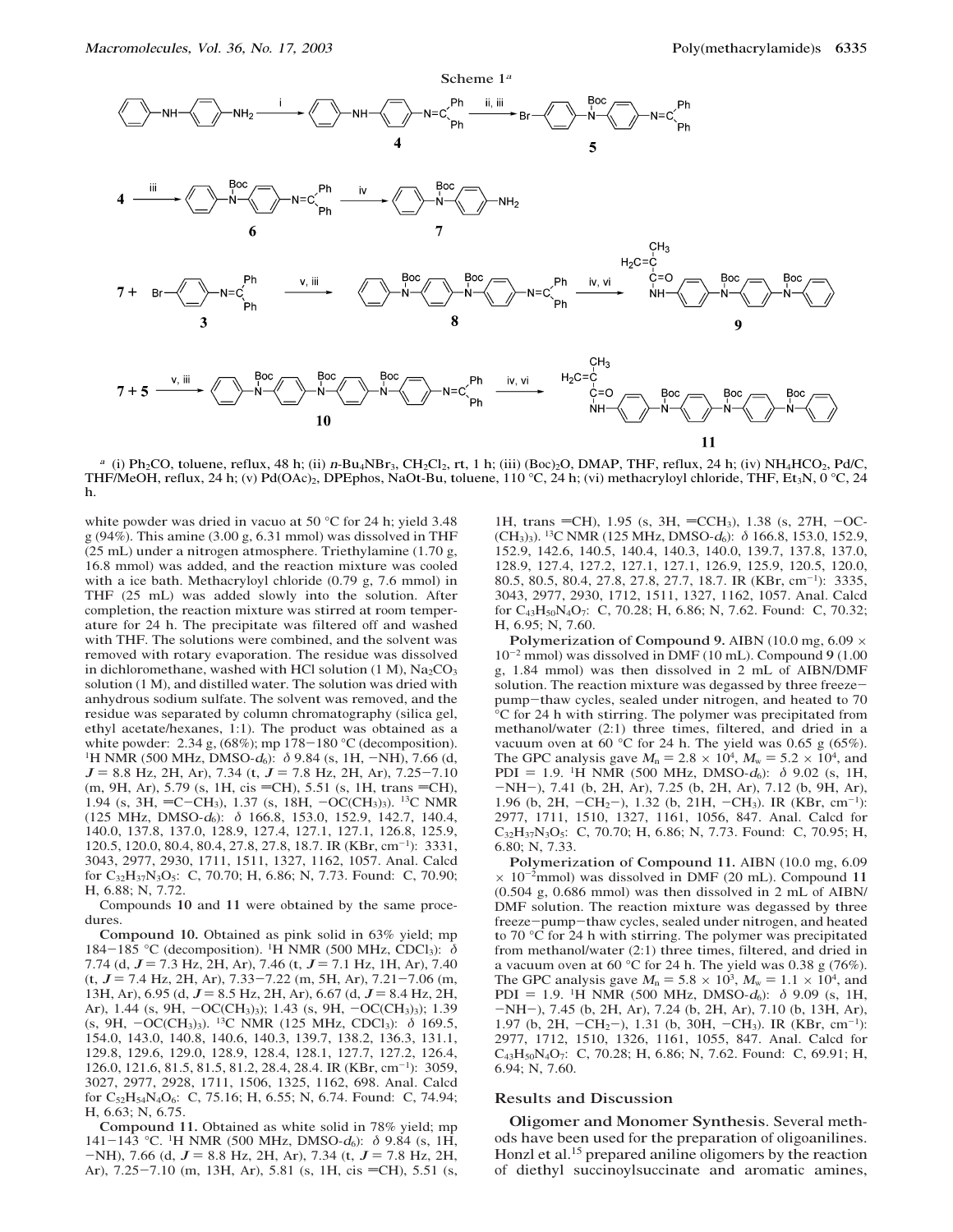

Figure 2. TGA thermograms of (a) <sup>t</sup>-Boc-protected polymer 1, (b) <sup>t</sup>-Boc-protected polymer 2, (c) polymer 1, and (d) polymer 2, carried out in a nitrogen atmosphere.

followed by hydrolysis, decarboxylation, and aromatization. This procedure was modified by Wudl et al.<sup>16</sup> for the preparation of octaaniline. Condensation between arylamines and phenol using a condensing reagent was applied in the oligomer synthesis by Ochi et al.17 Rebourt et al.18 prepared aniline trimers and tetramers by a modified Ullmann reaction without base. A method similar to the oxidative polymerization of polyaniline was developed by Wei et al.19 However, the product contained oligomers with different chain lengths, and intensive purification steps were necessary to obtain well-defined products. Also, oligomers containing substituent groups are difficult to prepare using this method. Recently, palladium-catalyzed amination has emerged as a powerful method for the formation of aromatic <sup>C</sup>-N bonds. The versatility of the methodology has been demonstrated by the synthesis of aniline oligomers with different functional end groups.14 Numerous catalyst/ligand systems have been studied for this reaction. The most common system is tri(dibenzylideneacetone)dipalladium  $(Pd_2(dba)_3)$  and  $2,2'-bis$ -(diphenylphosphino)-1,1'-binaphthyl (BINAP). In this work the catalyst system palladium acetate  $(Pd(OAc)_2)$ and DPEphos was used for the coupling reaction of an aromatic amine with an aryl bromide. Compared with other catalysts, palladium acetate is stable in air and not very expensive. DPEphos can be prepared by a twostep, one-pot reaction in medium scale with low cost. This ligand is also stable in air. Buchwald et al. $20$ reported that this catalyst was highly efficient for the <sup>C</sup>-N coupling reaction. Its application in the synthesis of aniline oligomers has not been reported. In our experiments, the catalyst system  $Pd(OAc)<sub>2</sub>/DPEphos$ was highly efficient for the synthesis of aniline oligomers.

The synthesis of the monomers explored in this work is shown in Scheme 1. Compound 7 was prepared from 4-aminodiphenylamine, in which the primary amine group was first converted to an imine and the secondary amine was subsequently protected by a <sup>t</sup>er<sup>t</sup>-butoxycarbonyl group, followed by recovery of the primary amine by catalyzed hydrogenation. <sup>N</sup>-Diphenylmethylene-4 bromoaniline (3) was prepared by protection of 4-bromoaniline by diphenylmethylene.<sup>14</sup> Compound 5 was prepared from 4-aminodiphenylamine by initial protection

Table 1. Properties of Poly(methacrylamide)s with Oligoaniline Side Chains

|                                                                         | $M_a^a$ | $M_{\rm w}^{\rm a}$                 |     | <b>PDI</b> <sup>a</sup> $T_{5\alpha}{}^b$ (°C) |
|-------------------------------------------------------------------------|---------|-------------------------------------|-----|------------------------------------------------|
| t-Boc-protected polymer $1 \quad 2.8 \times 10^4 \quad 5.2 \times 10^4$ |         |                                     | 1.9 | 150                                            |
| <i>t</i> -Boc-protected polymer 2 $5.8 \times 10^3$ $1.1 \times 10^4$   |         |                                     | 19  | 151                                            |
| polymer 1                                                               |         | $2.0 \times 10^4$ 3.3 $\times 10^4$ | 1.6 | 261                                            |
| polymer 2                                                               |         | $3.4 \times 10^3$ 4.6 $\times 10^3$ | 1.4 | 317                                            |

<sup>a</sup> Number-average molecular weight  $(M_n)$ , weight-average molecular weight  $(M_w)$ , and polydispersity (PDI) of polymers according to gel permeation chromatography relative to polystyrene standards with tetrahydrofuran as eluent.  $\frac{b}{s}$  T<sub>5%</sub> is the temperature at 5% weight loss.



Figure 3. FTIR spectra of (a) <sup>t</sup>-Boc-protected polymer 2 and (b) polymer 2.



Figure 4. UV-vis spectra of polymer 2 in DMF solution: (a) reduced, (b) oxidized, and (c) doped with sulfuric acid.

of the primary amine group, bromination, and then protection of the secondary amine as a <sup>t</sup>er<sup>t</sup>-butyl carbamate. Compound 7 was coupled with bromides 3 and 5 using palladium-catalyzed aromatic amination, followed by protection with a <sup>t</sup>-Boc group, affording the protected aniline oligomers 8 and 10, respectively. The free amines of these oligomers were recovered by palladium-catalyzed hydrogenation. The resultant compounds were reacted with methacryloyl chloride to form the methacrylamide monomers.

In the synthetic procedures, the NH group was protected as a <sup>t</sup>er<sup>t</sup>-butyl carbamate, which is a widely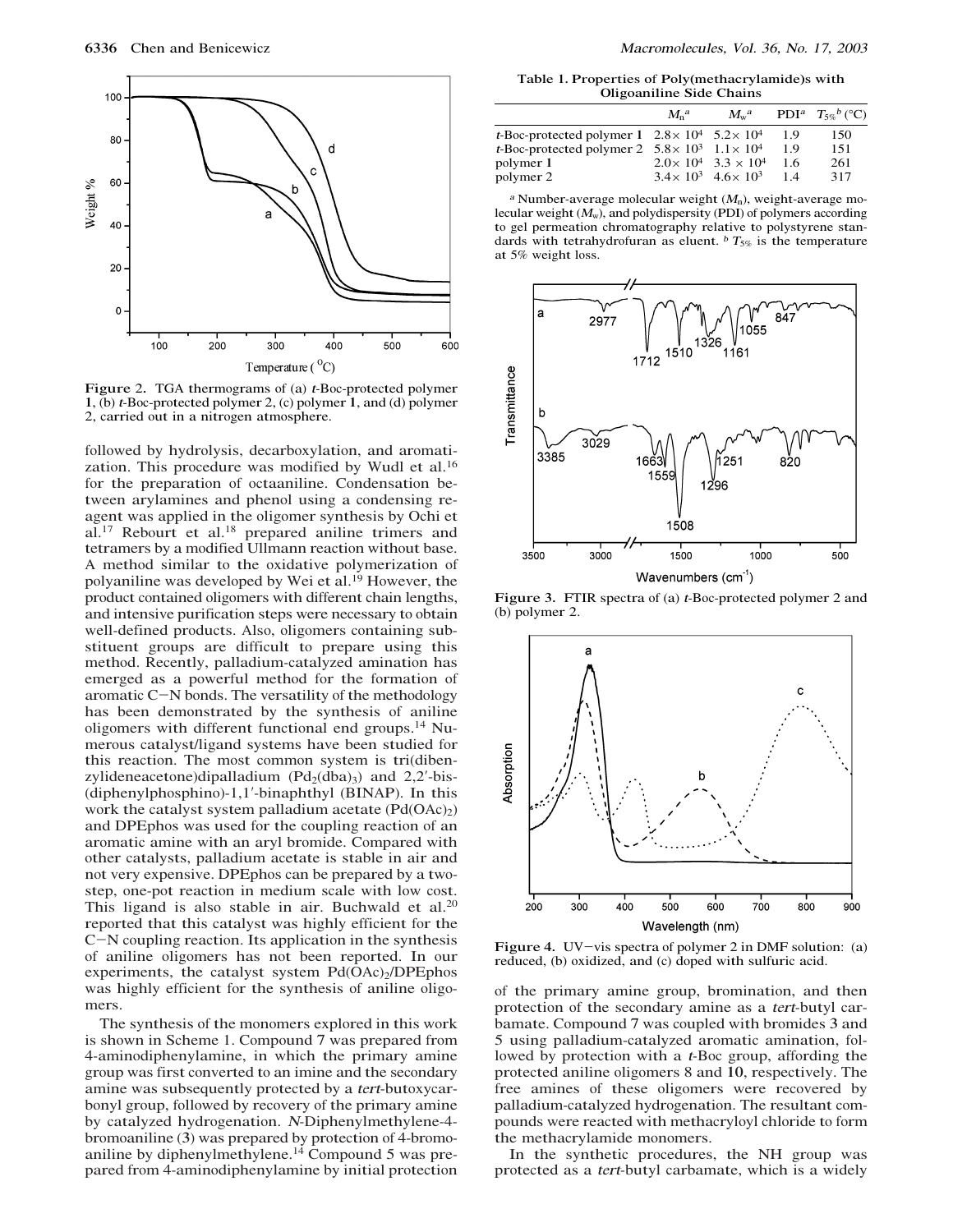

Figure 5. Cyclic voltammogram of polymer 1, measured in aqueous  $H_2SO_4$  (1.0 M) with scan rate of 100 mV/s. The proposed oxidation mechanism is shown below.

used protecting group and can be readily removed by pyrolysis or other mild chemical methods.14 The introduction of the <sup>t</sup>-Boc group prevents oxidation of the anilino units and side reactions involving the secondary amines.<sup>14</sup> The  $t$ -Boc group also improves the solubility of intermediates and products. Most importantly, the protection is necessary for the free radical polymerization of the monomers. The diphenylamine moiety is an effective free radical inhibitor, $21$  which prevents free radical polymerization of the corresponding monomers. Our preliminary experiments showed that the polymerization of methacrylamide monomers containing unprotected oligoaniline side chains was not successful.<sup>22</sup> When acyl groups were used as protective groups, the polymerization proceeded normally. However, the solubility of the resulting polymers was low, and the polymers precipitated early from the reaction mixture. Also, the removal of the acyl group required vigorous hydrolytic conditions which cleaved the amide bond that attached the oligoaniline moiety to the polymer backbone. In this work, the primary and secondary amines were protected with diphenylmethylene and <sup>t</sup>er<sup>t</sup>-butoxycarbonyl groups, respectively, which allowed the selective protection and mild deprotection of the various oligomers, monomers, and polymers. The diphenylmethylene group was quantitatively removed by catalyzed hydrogenation in the presence of palladium on carbon.

Polymer Synthesis. Methacrylamide monomers containing the <sup>t</sup>-Boc-protected oligoaniline side chains were polymerized by free radical polymerization in DMF using AIBN as initiator. These polymers showed good solubility in common organic solvents, such as toluene, THF, DMSO, and DMF. In contrast, similar polymers with the acyl protecting group were not soluble in toluene or THF. $^{22}$  The number-average molecular weights of protected polymers 1 and 2 were  $2.8 \times 10^4$  and  $5.8 \times$  $10<sup>3</sup>$ , respectively. The molecular structures of the polymers were confirmed by proton NMR and FTIR. To obtain electroactive polymers, the protecting groups were removed after the polymerization. Thermolysis of protected oligoanilines in an inert atmosphere quantitatively removed the <sup>t</sup>-Boc group, affording oligoanilines in their reduced state. In the TGA study in nitrogen, <sup>t</sup>-Boc-protected polymers 1 and 2 started to lose weight at about 140 °C (Figure 2). The total weight loss in the first step of decomposition for polymers 1 and 2 was 36% (theoretical loss 37%, calculated from molecular weight of repeating unit) and 39% (theoretical loss 41%), respectively. This showed that the removal of the <sup>t</sup>-Boc group was essentially quantitative. The thermograms also indicated that the resulting polymers 1 and 2 were stable up to about 250 °C. Polymers 1 and 2 were prepared by heating the precursors in Schlenk tubes under argon at 180 °C for 10 h. Molecular weight characterization and thermal stability (temperature at 5% weight loss) of the polymers are summarized in Table 1.

Polymer Characterization. The resulting polymers, 1 and 2, were soluble in THF, DMSO, and DMF. GPC analysis showed that the molecular weights were slightly lower than those of their precursors,  $2.0 \times 10^4$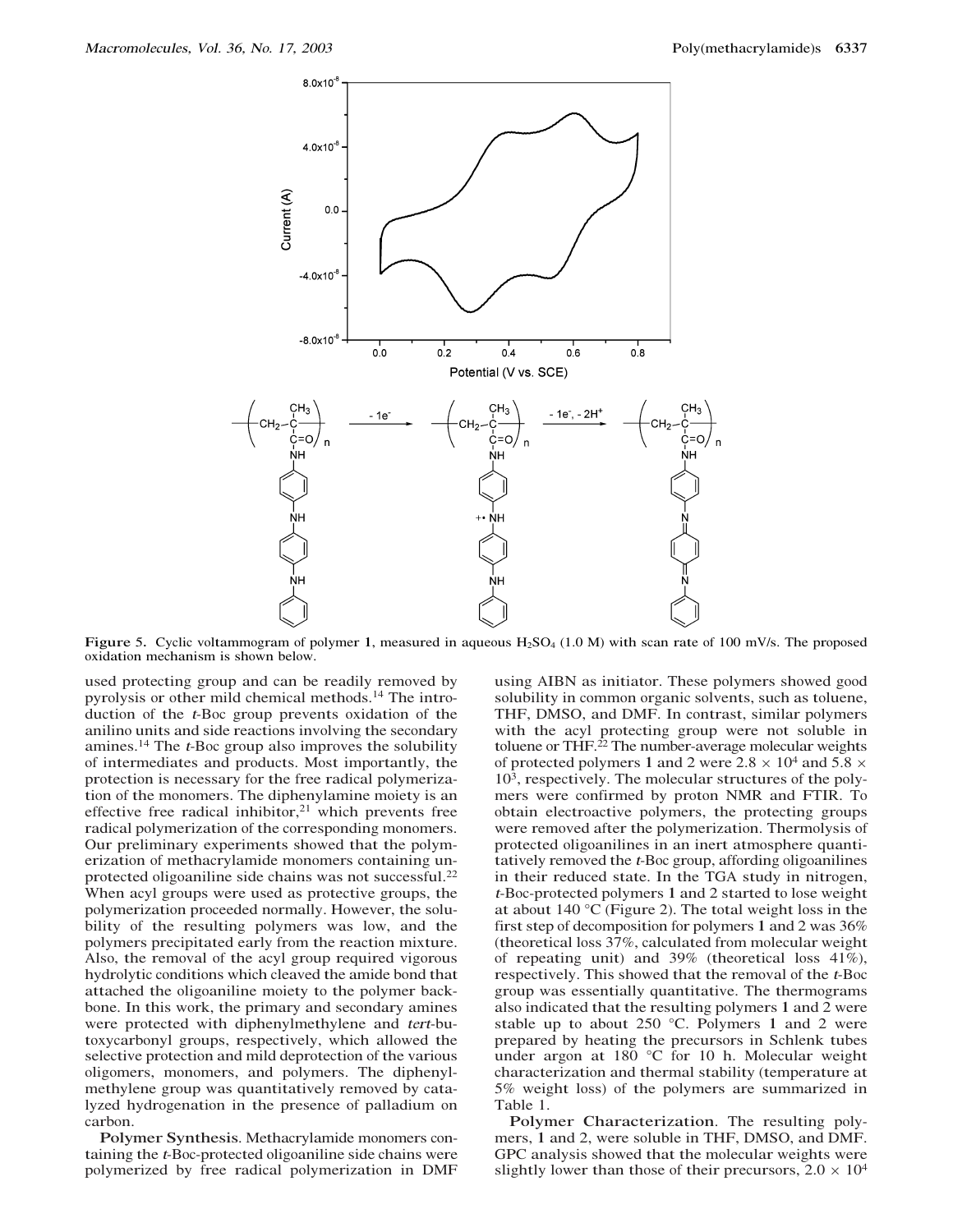and  $3.4 \times 10^3$ , respectively. This was attributed to the loss of the bulky <sup>t</sup>-Boc groups, causing a decrease in the hydrodynamic volume of the macromolecules in solution. Proton NMR spectra of the polymers in DMSO- $d_6$ showed that the proton resonance of the *tert*-butyl group (1.31 ppm) disappeared completely. New resonances due to amine groups appeared after thermolysis (7.72 and 7.28 ppm for polymer 1; 7.72, 7.60, and 7.30 ppm for polymer 2). The FTIR spectrum was obtained by casting a film on a KBr pellet (Figure 3). The protected polymers exhibit peaks at  $1712$  and  $1161$  cm<sup>-1</sup> which were assigned to the stretching vibration of carbonyl and the stretching of  $O - C(CH_3)$ <sub>3</sub> from the *tert*-butyl carbamate protective groups. These peaks disappeared after the thermolysis. A new peak appeared at  $3385 \text{ cm}^{-1}$  which was attributed to the N-H stretching of the diphenylamine moiety. The spectra of polymer 1 and the precursor are similar to those of polymer 2 and its precursor.

Polymers 1 and 2 in the reduced state were dissolved in DMF and then oxidized by bubbling oxygen into the solution. The reduced polymer 1 exhibits a single strong absorption at 317 nm of the UV-vis spectrum. Oxidation of the colorless solution resulted in an intense bluepurple solution, with a sharp peak at 308 nm and a broad peak at 481 nm. The first peak was ascribed to the  $\pi-\pi^*$  transition in the benzenoid ring. The second peak is associated with a benzenoid to quinoid excitonic transition. The oxidized polymer was doped with sulfuric acid, and the solution turned green. Three peaks were displayed in the UV-vis spectrum at 270, 391, and 752 nm. The protonation of the oxidized polymer caused the low wavelength absorption to split. The high wavelength absorption red-shifted and extended toward the near-IR with an increase in intensity. The spectrum of polymer 2 was similar to that of polymer 1, except that the absorption peaks shifted slightly to longer wavelengths (Figure 4). The chromophore (conjugated oligoaniline) in polymer 2 is one unit longer than that in polymer 1. The absorption shift to longer wavelengths with the increase in conjugation length has been observed in many series of conjugated oligomers.23 The reduced state of polymer 2 exhibited a single strong absorption at 320 nm, while the oxidized state showed a sharp peak at 311 nm and a broad peak at 565 nm. The acidified solution displayed three peaks at 302, 420, and 789 nm.

Cyclic voltammetry (CV) has been widely used to characterize the electrochemical properties of conducting polymers.2 In this paper, the polymers were characterized by CV using a three-electrode electrochemical cell. A thin film of polymer was formed by evaporation of a THF-polymer solution on the surface of the Pt working electrode. The CV experiment was carried out in 1.0 M aqueous sulfuric acid solution with a scan rate of 100 mV/s. The CV spectrum showed two oxidation peaks at 0.385 and 0.597 V for polymer 1 (Figure 5). This result is similar to the results for  $N$ , $N$ -p-phenylenediamine, which displayed two reversible oxidation peaks corresponding to two one-electron-transfer processes.24 The first oxidation involves the transfer of a single electron giving rise to a radical cation species. The second oxidation results in the transfer of another electron followed by the loss of two protons forming the uncharged imine.

In oligoanilines with longer conjugation lengths, e.g.,  $N, N'$ -(4-anilinophenyl)-p-phenylenediamine, the electron transfer occurred in pairs, and two consecutive two-



Figure 6. Cyclic voltammogram of polymer 2, measured in aqueous  $H_2SO_4$  (1.0 M) with scan rate of 100 mV/s. The proposed oxidation mechanism is shown below.

electron-transfer processes were observed.<sup>24</sup> The leucoemeraldine structure was converted first into the emeraldine and then the pernigraniline structure, as observed in polyaniline. In the repeat unit of polymer 1, the oligoaniline was attached to the backbone through an amide group whose oxidation is not observed in the potential range of the experiment. Thus, the redox properties of this oligoaniline unit should resemble that of  $N$ , $N$ -diphenyl- $p$ -phenylenediamine, which has been shown in this work.

Similarly, the redox properties of polymer 2 should behave like  $N$ -phenyl- $N'$ -(4-anilinophenyl)-p-phenylenediamine. Unfortunately, there are no reports on the electrochemistry of this oligoaniline. Only one peak was observed at 0.561 V for polymer 2 (Figure 6), which is similar to many longer oligomers that undergo twoelectron transfer processes. Buchwald observed that oxidation of oligoanilines occurs through even-electron transitions when possible, while odd-numbered oligomers generate radical cations only transiently and at high potentials.<sup>14</sup>

For comparison,  $poly(N-(4-anilinophenyl))$ methacrylamide), a polymer similar to polymer 1 and 2 except that the side chain is dimeric rather than trimeric or tetrameric, was synthesized according to the literature.25 The electrochemical properties of the polymer have not been reported previously. Oxidation did not